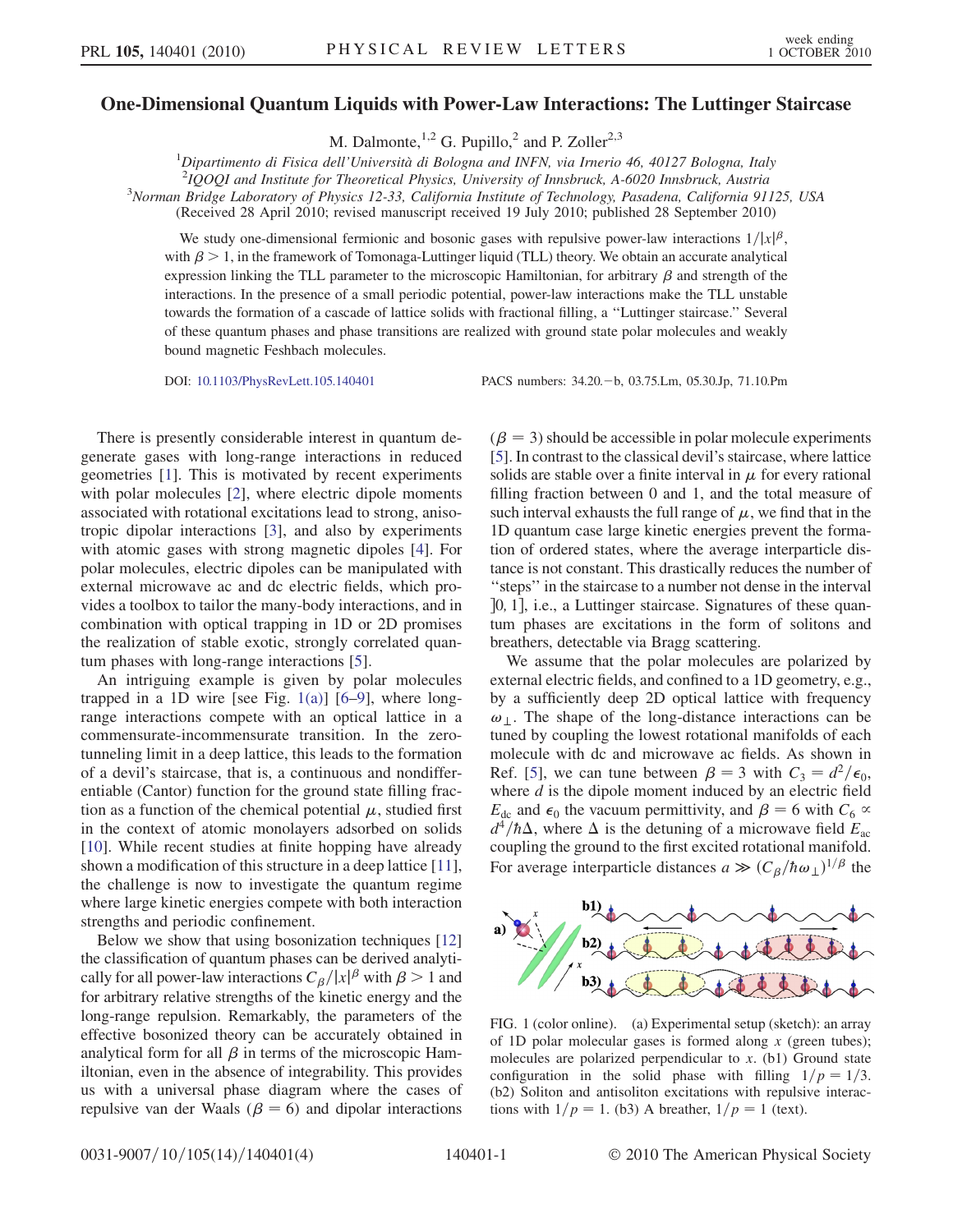gas dynamics is one dimensional and microscopically described by the Hamiltonian

<span id="page-1-0"></span>
$$
H = \int dx \psi^{\dagger}(x) \left[ -\frac{\hbar^2}{2m} \partial_x^2 + U(x) \right] \psi(x) + \frac{1}{8\pi}
$$

$$
\times \int dx dx' \psi^{\dagger}(x) \psi^{\dagger}(x') \frac{C_{\beta}}{|x - x'|^{\beta}} \psi(x') \psi(x). \quad (1)
$$

Here,  $\psi(x)$  is a field operator for molecules, which can be either fermionic or bosonic, m is the particle mass, and  $U(x) = U\sin^2(2\pi x/\lambda)$  is a weak periodic potential, as provided by a shallow optical lattice of strength  $U_L \equiv$  $U/E_R \le 1$ , with  $E_R = h^2/2m\lambda^2$  and  $\lambda$  the lattice wavelength. For the case  $\beta = 3$  with experimentally relevant molecules such as LiCs, RbCs, or KRb molecules ( $d_{\text{max}} =$ 5.6, 1.25, and 0.5 D, respectively) and confinement  $\omega_{\perp}$  =  $2\pi \times 100$  kHz,  $\left(C_{\beta}/\hbar\omega_{\perp}\right)^{1/3}$  is of the order of 360, 130, and 80 nm, respectively [[5](#page-3-4)[,13\]](#page-3-10).

In the absence of an optical lattice  $(U_L = 0)$  the shortrange character of power-law interactions with  $\beta > 1$  allows a description of the low energy physics in terms of Tomonaga-Luttinger liquid (TLL) theory [\[12,](#page-3-9)[14\]](#page-3-11). Here, we first consider the bosonic case, and then discuss the differences with the fermionic one. The TLL effective Hamiltonian is given by [\[7,](#page-3-12)[15\]](#page-3-13)

<span id="page-1-3"></span>
$$
H = \hbar v \int dx [(\partial_x \theta(x))^2/K + K(\partial_x \phi(x))^2]/(2\pi).
$$
 (2)

Here, the field  $\psi(x)$  in Eq. [\(1\)](#page-1-0) is replaced by  $\psi(x) \sim$  $\sqrt{n + \partial_x \theta(x)/\pi}$  exp $[i\phi(x)]$  in a hydrodynamic approach, and  $\partial_x \theta(x)$  and  $\partial_x \phi(x)$  characterize the long-wavelength fluctuations of the density *n* and of the phase  $\phi(x)$ , respectively, with  $[\partial_x \theta(x), \phi(y)] = i\pi \delta(x - y)$ . The liquid is completely characterized by the sound velocity  $\nu$  and Luttinger parameter  $K = \hbar n \pi/(mv)$ , which determines the algebraic decay of the correlation functions

$$
\langle n(x)n(x')\rangle \sim |x - x'|^{-2K},
$$
  

$$
\langle \psi(x)\psi^{\dagger}(x')\rangle \sim |x - x'|^{-1/2K}.
$$
 (3)

<span id="page-1-2"></span>In general,  $K$  can be related to the microscopic parameters of the Hamiltonian only for exactly solvable models, e.g., contact interactions or  $\beta = 2$  [Calogero-Sutherland  $(CS)$  model]. Below we show that the dependence of K on the microscopic parameters in ([1](#page-1-0)) can be given analytically for arbitrary shape and strength of interactions,

<span id="page-1-1"></span>
$$
K = [1 + \beta(\beta + 1)\zeta(\beta)n^{\beta - 2}R_{\beta}/(2\pi^2)]^{-1/2}, \quad (4)
$$

with  $n^{\beta-2}R_{\beta}$  the dimensionless interaction strength and  $R_{\beta} \equiv mC_{\beta}/(2\pi\hbar^2)$  (see Fig. [3\)](#page-3-14). In contrast to familiar bosonic gases with contact interactions where  $K \ge 1$ [\[12](#page-3-9)[,16,](#page-3-15)[17](#page-3-16)], long-range power-law interactions constrain K to values  $1 \geq K > 0$ , where  $K = 1$  corresponds to the Tonks-Girardeau gas limit and  $K = 0$  to a system with long-range order [\[14\]](#page-3-11). Equation ([4\)](#page-1-1) allows us to readily determine the phase diagram for  $U_L = 0$ , by comparing the relative decay of the correlation functions in [\(3](#page-1-2)): a crossover from superfluid (SF) to charge-density wave (CDW) behavior takes place at  $K_c = 0.5$ . The fermionic gas is also described by Eqs. [\(2\)](#page-1-3) and [\(4](#page-1-1)); however, its phase diagram displays a CDW behavior at all interaction strengths. In addition, correlation functions in ([3\)](#page-1-2) have a slightly different long-distance decay [[12](#page-3-9)]. In the following, statistics will not be relevant, and thus we deal with both cases at the same time.

Luttinger staircase.—A cascade of insulating lattice solids can be realized from a TLL with power-law interactions, by introducing a vanishingly small periodic lattice potential, as provided by the shallow optical lattice  $U(x)$  in Eq. [\(1\)](#page-1-0). Combining the complete density operator with the periodic term  $U(x)$  [\[17\]](#page-3-16), one obtains

<span id="page-1-4"></span>
$$
\sum_{r} U_{r} \equiv \sum_{r} \left\{ \frac{\mathcal{U}}{\pi \Lambda^{2}} \int \cos[r2\theta(x) + Q_{r}x] dx \right\}, \quad (5)
$$

with  $Q_r(n, \lambda) \equiv 2\pi (rn - 2/\lambda)$  and  $r \in \mathbb{N}$ . Here,  $\mathcal{U} \equiv$  $\pi n U \overline{\Lambda}^2/2$ , where  $\Lambda$  is a cutoff that fixes the energy scale of the initial Hamiltonian [[12](#page-3-9)]. The term  $Q_r$  in Eq. ([5](#page-1-4)) is responsible for a possible competition between two lengths scales: the interparticle distance  $1/n$  and the lattice period  $\lambda/2$ . We can then distinguish two different situations: a commensurate one with  $Q_r = 0$ , where the length scales do not compete, corresponding to the condition  $2/(\lambda n)$  =  $p \in \mathbb{N}$ , and an incommensurate one with  $Q_r \neq 0$ , where a competition is present.

In all commensurate cases  $2/(\lambda n) = p \in \mathbb{N}$ , the most relevant term due to the optical lattice in [\(5](#page-1-4)) in the renormalization-group sense is  $U_p$ . Keeping only this term, the system becomes equivalent to a sine-Gordon model [[12](#page-3-9)], where the scaling dimension of the cosine operator is affected by the interparticle interactions through  $K$  and by the optical lattice through U. For  $p > 1$  we then expect that for weak interactions and small depth of the optical lattice the cosine term in [\(5\)](#page-1-4) is irrelevant and the TLL liquid is preserved, with correlation functions decaying polynomially as in [\(3](#page-1-2)). However, when the cosine term is relevant, we have a nonzero expectation value  $\langle \cos[p\sqrt{4\pi}\phi(x)] \rangle \neq 0$  and the system is pinned on the lattice. This pinning corresponds to the breakdown of TLL and to the formation of a lattice solid, or Mott insulator (MI), with particles localized at individual sites of the lattice, every  $p$  lattice site. In this phase, the excitation spectrum is gapped and the off-diagonal correlation function decays exponentially. Using Berezinskii-Kosterlitz-Thouless (BKT) scaling near criticality [\[12\]](#page-3-9), we find that for each  $p$  the gapped phase occurs for

$$
2 + U_L > Kp^2,\tag{6}
$$

<span id="page-1-5"></span>with  $U_L \equiv U/E_R \le 1$ . Equation ([6\)](#page-1-5) is remarkable in that it shows that power-law interactions make possible the realization of an infinite series of gapped phases at lattice filling less than one [Fig. [1\(b1\)](#page-0-0) for  $p = 3$ ]. The case  $p = 1$  is peculiar as Eq. ([6\)](#page-1-5) is always satisfied, implying a lattice solid for a vanishingly small  $U_L$ . The cascade of solids with  $p \in \mathbb{N}$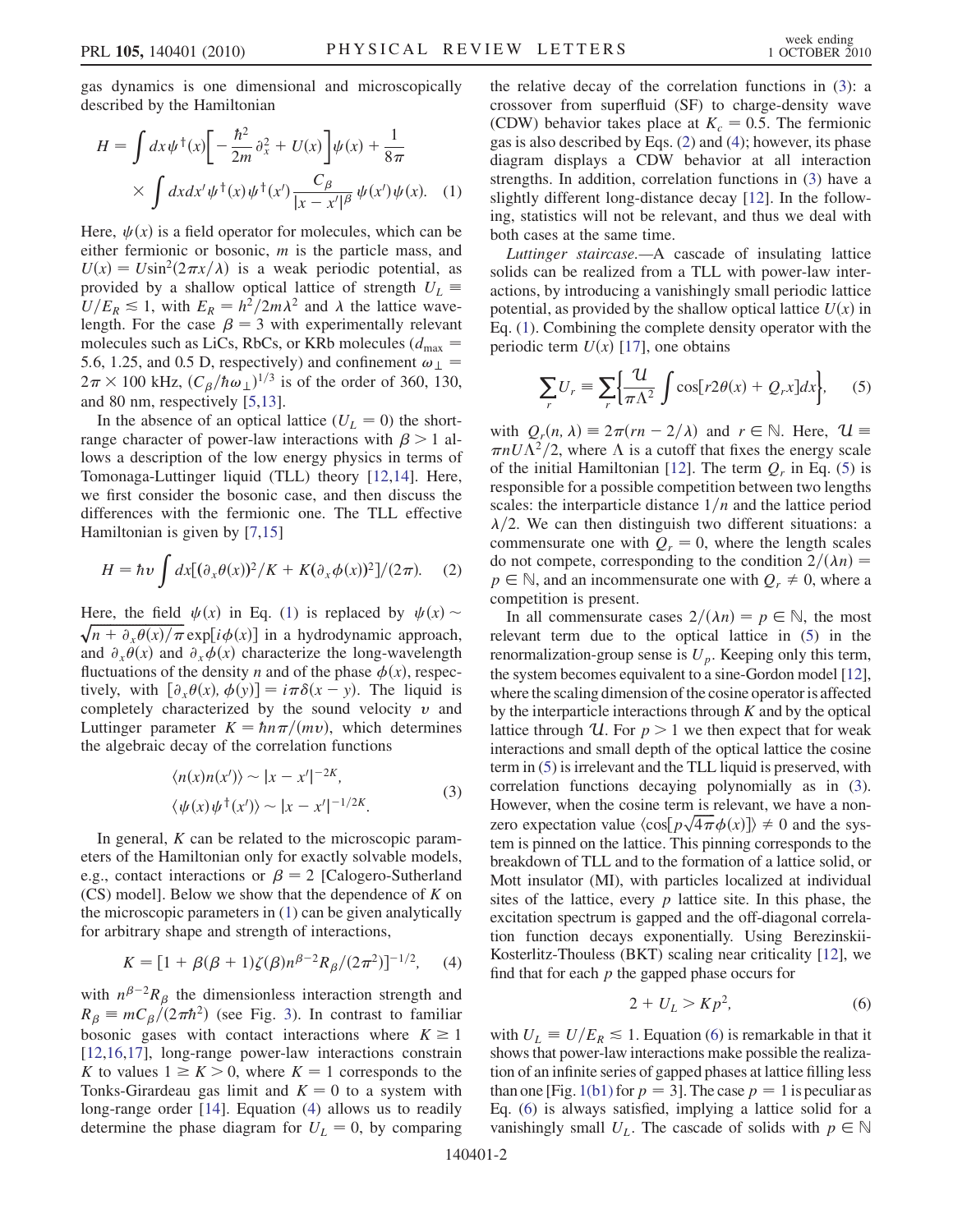corresponds to a quantum version of a devil's staircase structure, where large kinetic energies of the order of  $E_R$ prevent the formation of ordered states where the average interparticle distance is not constant. This is in contrast to the classical devil's staircase of the Frenkel-Kontorova model [\[10\]](#page-3-7), where commensurability is also allowed for rational fillings  $r \in \mathbb{Q} \neq \mathbb{N}$ . Evidence of this classical case has been recently found in the deep lattice limit of Ref. [\[11](#page-3-8)] for  $\beta = 3$ , in 1D and 2D.

Equation [\(6\)](#page-1-5) shows that a gap is favored by high densities, strong interactions, and finite (small) lattice depths. For  $U_L < 1$  a good estimate for the gap  $\Delta$  is given by [\[18\]](#page-3-17)

$$
\Delta = \frac{8}{\sqrt{\pi}} \frac{\Gamma\left[\frac{\pi K}{(4-2K)}\right]}{\Gamma\left[\frac{2+K(\pi-1)}{4-2K}\right]} \left(K^2 \frac{U_L}{16} \frac{\Gamma\left[1-\frac{K}{2}\right]}{\Gamma\left[1+\frac{K}{2}\right]}\right)^{1/(2-K)}.\tag{7}
$$

When K is close to  $1/p^2$ ,  $\Delta$  approaches the massive fermion limit  $\Delta \sim U/2$  recently observed for  $p = 1$  with contact interactions [\[17,](#page-3-16)[19](#page-3-18)], whereas close to the BKT transition it closes exponentially. In the vicinity of the BKT transition, excitations are of the soliton or antisoliton type, which in the massive fermion limit correspond to weakly repulsive particles and holes, Fig. [1\(b2\)](#page-0-0). In contrast to contact interactions, power-law interactions allow one to tune the sign of the soliton-antisoliton interactions from repulsive  $(K > 1/p^2)$  to attractive  $(K < 1/p^2)$ , giving rise to solitonantisoliton bound states called breathers [Fig. [1\(b3\)\]](#page-0-0). These excitations are confined in space but oscillatory in time, and are stable solutions of the equations of motion for the sine-Gordon model [\[12\]](#page-3-9). The number of breather excitations is  $\mathcal{N} = 2(1/K - 1)$ , with energy

$$
M_b(n') = 2\Delta \sin[\pi n'/(4/K - 2)], \qquad n' \le \mathcal{N}.
$$
 (8)

For  $K < 1/(2p^2)$  breathers are the lowest-energy excitations, qualitatively changing the spectrum of the insulating phase with respect to the familiar case of contact interactions. Strong power-law interactions will allow for an unambiguous observation of this localized topological excitations, with applications ranging from Josephson junctions to conjugated polymers, see below [\[20\]](#page-3-19). In the vicinity of commensurate fillings ( $p \in \mathbb{N}$ ), the system exhibits a gap as long as the energy shift due to  $Q_r \neq 0$  remains small with respect to  $K\Delta/2$ , the energy required to add a particle: this ensures stability of the phases above with respect to small density changes. Above a critical  $Q_c$  a commensurateincommensurate phase transition takes place from an insulator to a gapless phase, similar to contact interactions [[17](#page-3-16)]. For generic values of  $Q_r \neq 0$ , the TLL is stable.

Figure [2\(a\)](#page-2-0) shows the commensurate phase diagram for the case of bosonic particles with dipole-dipole interactions  $\beta = 3$  as a function of the lattice filling  $1/p = n\lambda/2$ and the strength of interactions  $R_3$ . The lattice depth is  $U_L = 0.1$ . For each  $p \in \mathbb{N}$ , the BKT quantum phase transition occurs at the position of the dot along the continuous line, while dots on the dashed lines characterize crossovers. The regions denoted as MI1 and MI2 correspond to MI with soliton or antisoliton and breather excitations,

<span id="page-2-1"></span>

<span id="page-2-0"></span>FIG. 2 (color online). (a) Commensurate phase diagram for bosons with dipolar interactions  $\beta = 3$  and lattice depth  $U_L$ 0:1. Physical configurations correspond to commensurate fillings  $n\lambda/2 \equiv 1/p$ , with  $p \in \mathbb{N}$  (horizontal lines are guides to the eye for  $p \le 10$ ). Quantum phase transitions from a TLL to a lattice solid [or Mott insulator (MI)] occur for each  $1/p$  at the position of the dots on the continuous line, while gray (red and blue) dots on dashed lines indicate crossovers. MI and M2 indicate MI with solitonic and breather excitations, respectively (see Fig. [1\)](#page-0-1). (b) Phase diagram at commensurate filling  $1/p = 1/3$  in the  $U_L$  vs  $nR_3$  plane. Continuous line: quantum phase transition between a TLL and a lattice solid. The phase diagram for fermions is identical to the one for bosons, except the TLL is always a CDW.

respectively, and the dashed line signals the crossover for  $K = 1/(2p^2)$ . Figure [2\(b\)](#page-2-0) shows the transition between the TLL and solid behavior as a function of the lattice depth and  $nR_3$  for the case of  $p = 3$ . The phase diagram for fermionic particles is identical to Fig. [2](#page-2-1), except that the TLL phase is always a CDW. Phase diagrams for  $\beta \neq 3$ look qualitatively similar to Fig. [2.](#page-2-1)

In Table [I](#page-2-2) we list the estimated minimal lattice depth necessary to realize a MI with filling  $1/p$ , for a few ground state polar molecules. In addition, we report estimates for magnetic Feshbach molecules, where the magnetic dipole moment is taken as twice the atomic one [\[21\]](#page-3-20). The realization of insulating states with, e.g.,  $p = 2$  will help stabilize highly excited Feshbach molecules against three-body recombination, opening the way to the realization of strongly correlated lattice phases.

Analytical expression for K.—For  $U_L = 0$ , Eq. [\(1\)](#page-1-0) describes an effective, strictly one-dimensional, scaleinvariant theory, dependent only on  $n^{\beta-2}R_{\beta}$  at all length or energy scales. After rescaling, dimensionless interactions

<span id="page-2-2"></span>TABLE I. Minimal lattice depth  $U_L(1/p)$  for a lattice solid at filling  $1/p$ , for ground state polar molecules (KRb, RbCs, LiCs) and magnetic Feshbach molecules ( ${}^{52}Cr_2$ ,  ${}^{164}Dy_2$ ,  ${}^{166}Er_2$ ); an arbitrarily small periodic potential pins the TLL for  $0_+$ . Lattice depths with  $U_L(1/p) \ge 2$ , where the sine-Gordon picture breaks down [[19](#page-3-18)], are not considered.

|            | <b>KRb</b> | RbCs    | LiCs    | ${}^{52}Cr$ | $^{164}$ Dy <sub>2</sub> | $166$ Er <sub>2</sub> |
|------------|------------|---------|---------|-------------|--------------------------|-----------------------|
| $U_L(1)$   | $0_{+}$    | $0_{+}$ | $0_{+}$ | $0_{+}$     | $0_{+}$                  | $0_{+}$               |
| $U_L(1/2)$ | 0.8        | $0_{+}$ | $0_{+}$ | 1.9         | 1.5                      | 1.7                   |
| $U_L(1/3)$ | $\cdots$   | 1.4     | $0_{+}$ | $\cdots$    | $\cdots$                 | $\cdots$              |